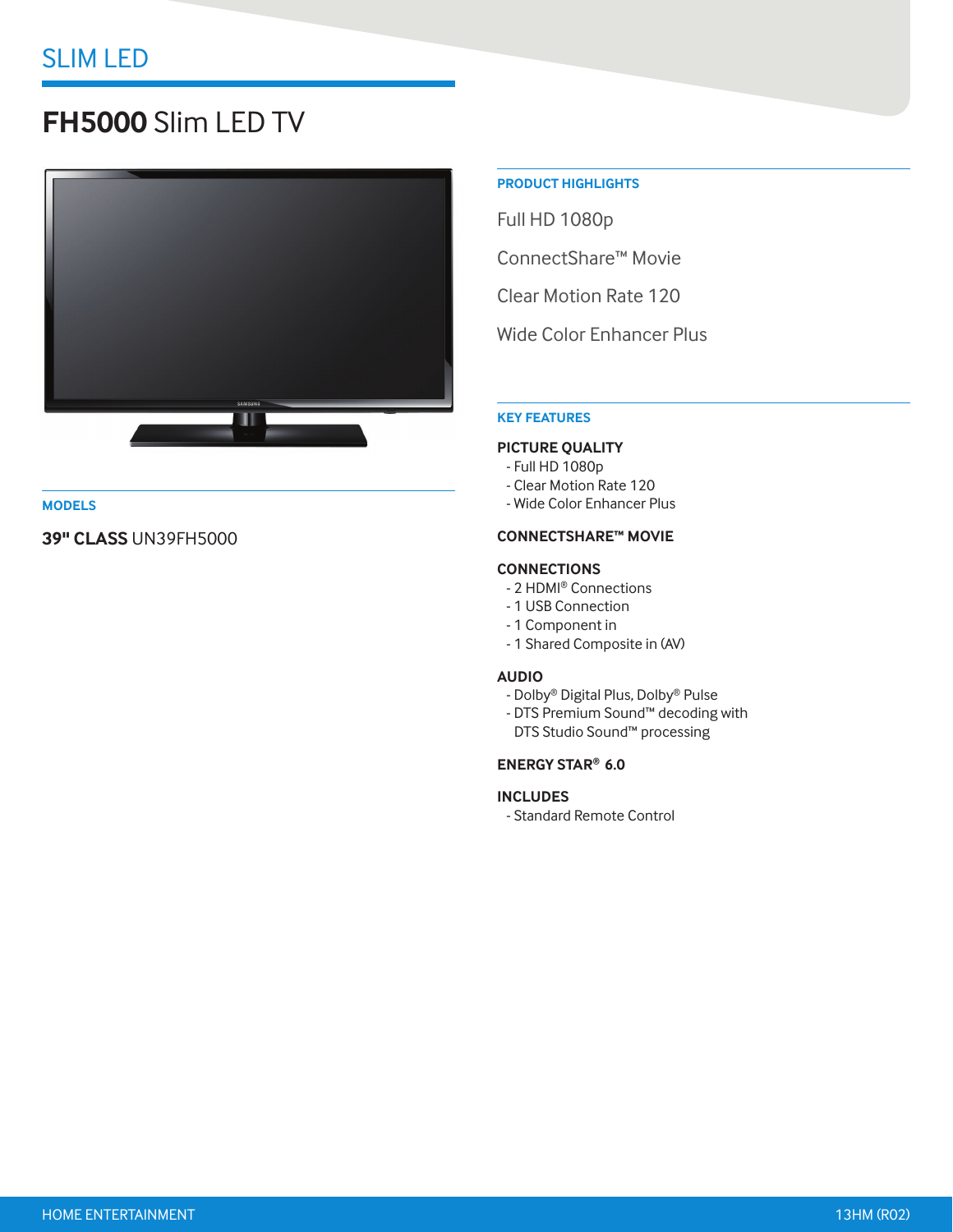# **FH5000** Slim LED TV

## **PICTURE QUALITY**

#### Full HD 1080p:

The realistic detail of Full HD images invites you to enjoy a viewing experience that redefines reality.

### Clear Motion Rate 120:

A Clear Motion Rate of 120 is a great level of motion-clarity. TVs with this CMR can display action-packed movement with sharpness, clarity and contrast. Clear Motion Rate was developed to accurately measure how well an LCD or LED TV can depict fast-moving images. Previously, motion-clarity was calculated by the frame refresh rate alone. But CMR offers a more complete measure by calculating 3 factors: frame refresh rate, image processor speed and backlight technology.

#### Wide Color Enhancer Plus:

Enhances hues by expanding the color range for a more vivid viewing experience especially beneficial when watching older film productions and non high definition content.

#### **CONNECTSHARE™ MOVIE:**

Lets you watch videos, play music or view photos\* from a USB connection without needing to use a PC or special equipment. Simply plug your USB directly into your Samsung TV's USB port and watch on the big screen with friends and family.

\*Supported formats include AVI, ASF, MP3, JPEG and others. See user manual for full list of supported video/music/photo formats**.** 

#### **CONNECTIONS**

#### HDMI®:

High-quality single-cable digital audio/video interface for connecting the TV to a digital cable box, satellite box, DVD and Blu-ray Disc® Player, PC computers, PC portable devices, newgeneration tablets and devices featuring the HDMI® output. CEC capability permits the control of the TV and component from one remote control handset.

#### USB:

Connects a variety of computer, audio and video devices to the TV. USB movie capability allows the streaming of video from storage devices, cameras, camcorders and USB drives.

## Component in:

Analog video connection transmits HD RGB video using three RCA connections.

#### Shared Composite in (AV):

Analog video connection transmits video using one RCA connection.

## **AUDIO**

#### Dolby® Digital Plus / Dolby® Pulse:

Optimizes the TV sound quality when viewing and listening to Internet movies, Internet music and other content played back from wired or wireless mobile phones, PCs, and tablet devices.

## DTS Premium Sound™ decoding with DTS Studio Sound™ processing:

Decodes DTS-encoded content, such as TV programming, Blu-ray™ movies and streaming media, and processes stereo content to deliver an optimized surround sound experience with enhanced bass response, clear dialog and consistent volume levels.

## **ENERGY STAR® 6.0:**

ENERGY STAR qualified products meet strict energy-efficiency specifications set by the government. This Samsung TV not only meets ENERGY STAR requirements; it exceeds them.

This means:

- More energy savings
- Lower utility bills
- Leaving a smaller carbon footprint on the environment
- See energystar.gov for more information

## **ACCESSORIES INCLUDED**

Standard Remote Control: Remote Control that operates the TV.